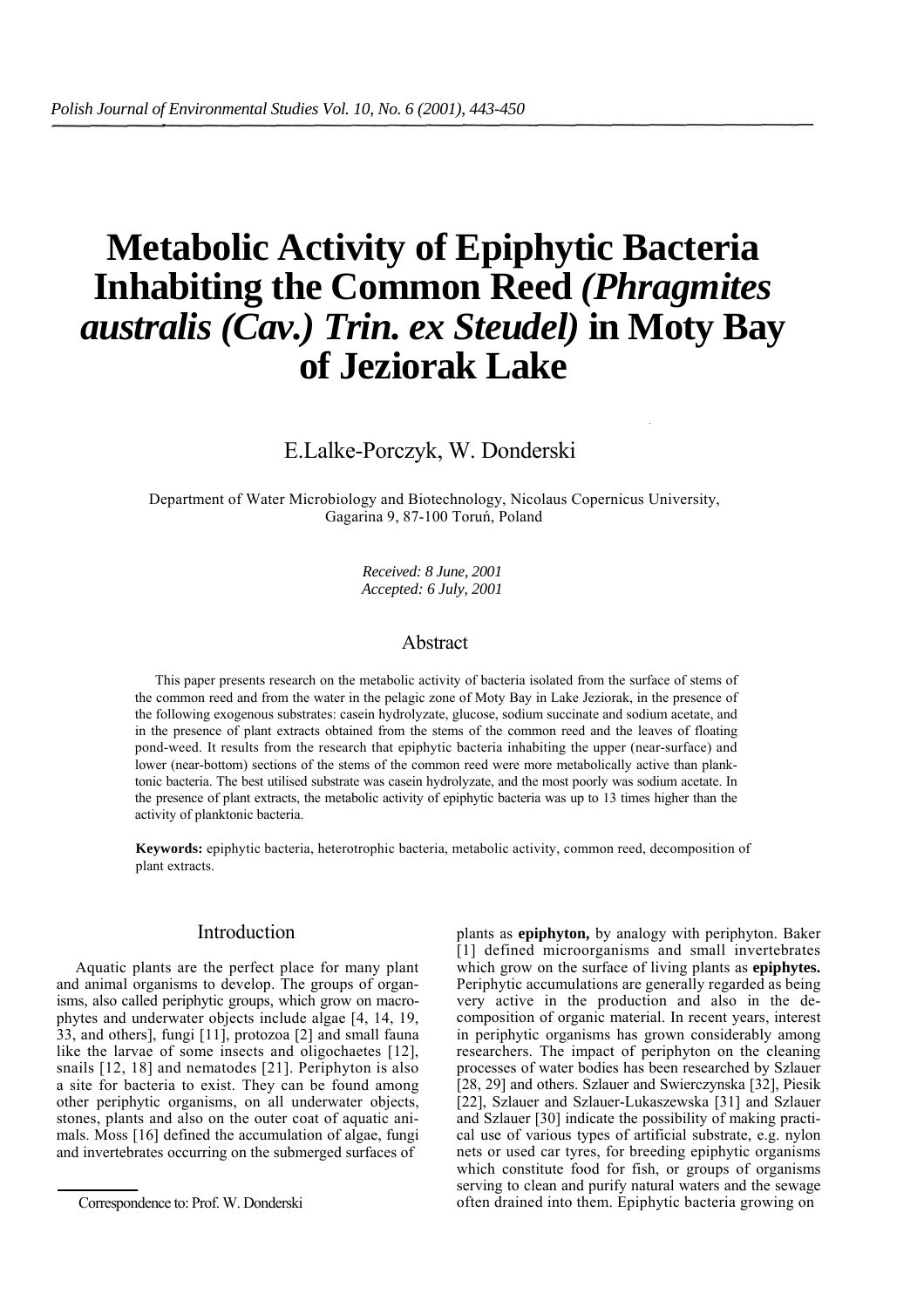the surface of aquatic macrophytes in the littoral zone definitely have a far-reaching significance in the protection of water bodies against allochthonous pollution and in the self-cleaning processes of water bodies. There is, however, a lack of information on this subject in literature. The aim of the present paper is to define the metabolic activity of epiphytic bacteria in the presence of easily assimilated organic substrates.

### Material and Methods

#### Study Area

Macrobiological research was carried out in Moty Bay in the southwest part of Lake Jeziorak. Situated in northeastern Poland within the Hawa Lake District, this lake lies in the Vistula-Drweca catchment area. It is a channel-type drainage lake, orientated meridionally, which was formed during the last glaciation. Its  $32.3 \text{ km}^2$  surface area makes it the sixth largest lake in Poland, with a maximum length of 27.45 km, a width of 2.35 km, and an average depth of about 4.3 m. Lake Jeziorak's shoreline is well-developed (with a factor of 6.6), with many bays including the strongly eutrophic Moty Bay. The western shore is surrounded by a mixed pine-beech and deciduous forest, while the eastern shore, along the section lying 13 km to the north of the town of Hawa, borders on meadows and cultivated fields, and further away on a coniferous and mixed forest [3]. Lake Jeziorak is counted as being a eutrophic water body. Its water is yellowish green, its transparency poor, and its pH alkaline.

#### Sampling

Epiphytic bacteria inhabiting the surface of the common reed *(Phragmites australis (Cav.) Trin. ex Steudel)*  were used for the study. This is a plant species which predominates among helophytes in the littoral zone of this part of the lake. Plants for study were collected from a site located on the east coast of Moty Bay. For comparative purposes, research was carried out on planktonic bacteria isolated from water in the pelagic zone, from a position opposite the studied plant community.

Fifteen-centimetre-long sections from shoots of the common reed (measuring from the water level) and from near-bottom water (measuring from the rhizome) were collected for microbiological study. Water samples were collected in the pelagic zone from depths of about 20 and 100 cm using a tube sampler made by researchers. The plant material and water samples were transferred to sterile glass jars and transported to the laboratory, packed in ice to keep the temperature below  $+7^{\circ}$ C. The time between collecting the samples and conducting the analyses did not exceed 6 hours.

Study material was collected in spring, during the period of intensive growth of the young shoots (20.05.1995); in summer, during flowering (24.07.1995); and in autumn, when the plants were dying (20.10.1995).

#### Isolating Bacterial Strains

In order to isolate epiphytic bacteria from the surface of the common reed, 10.0 g of fresh mass was taken from the epiderm of the common reed from the upper and lower sections of the stem. This was covered in  $90 \text{ cm}^3$  of sterile buffer water [6] and blended for 2 minutes in a Unipan homogenizer type 392 at 4000 revolutions per minute. Plant homogenates prepared in such a way and lake water samples in  $10 \text{ cm}^3$  quantities were diluted ten times with sterile buffer water (most often at a ratio of  $1:10^6$  and  $1:10^3$  respectively). These dilutions were inoculated on the surface of iron-peptone agar (IPA) according to Ferrer et al. [10] using the spread plate method. The plates with the inoculates were incubated at a temperature of 20°C for 10 days. After incubation, 50 epiphytic and planktonic bacterial colonies were each isolated randomly from the whole surface of the plates or from particular sectors, and transferred to semi-solid iron-peptone medium containing 5.0 g of agar  $\cdot$  dm<sup>-3</sup>. These strains were grown for 6 days at a temperature of 20°C. After checking the purity of the culture, 25 strains were then used for each further experiment.

#### Determining the Metabolic Activity of Bacteria Using the Respirometric Method

Before being used for research, the bacterial strains were multiplied in liquid IPA medium, poured into Erlenmayer flasks in  $25 \text{ cm}^3$  quantities and bred in a shaker for 48-72 hours at a temperature of 20-22°C. After incubation, the bacterial cultures were centrifuged for 20 minutes at 13,000 revolutions per minute, and after decan tation the bacterial sediment was rinsed twice in 0.01 M phosphate buffer with a pH of 7.2; each time the sample was centrifuged as above. The rinsed bacterial sediment was resuspended in 0.01 M phosphate buffer, and the optical density of the suspension was increased to an absorbancy value of about 0.7 (which is equivalent to a value of about  $10^9$  cells per cm<sup>3</sup>). The absorbancy of the bacterial suspension was measured using a Marcel PRO s330 spectrophotometer at a wavelength of 560 nm, as against 0.01 M phosphate buffer as a blank test.

The metabolic activity of the bacteria, based on the measurement of oxygen use, was tested in a Warburg apparatus at a temperature of 22°C for 3 hours. The following substrates were used for the investigation: D-glucose (Sigma), casein hydrolyzate without vitamins (casamino acids vitamin free, Difco), sodium succinate and sodium acetate (Merck), which were dissolved in 0.01 M phosphate buffer with a pH of 7.0-7.2. The concentration of D-glucose, sodium succinate and acetate in the solutions was 10  $\mu$ M.dm<sup>-3</sup>, while that of casein hydrolyzate was  $5.0 \text{ mg} \cdot \text{cm}^{-3}$  of buffer. All of the measurements were conducted in 3 parallel replicates. The results of the experiment on the metabolic activity of the bacteria were expressed in ml of oxygen used  $\bullet$  mg<sup>-1</sup> of bacterial protein  $\cdot$  h<sup>-1</sup>. The amount of bacterial protein in the suspension used for the experiment was determined according to Bradford's method [5].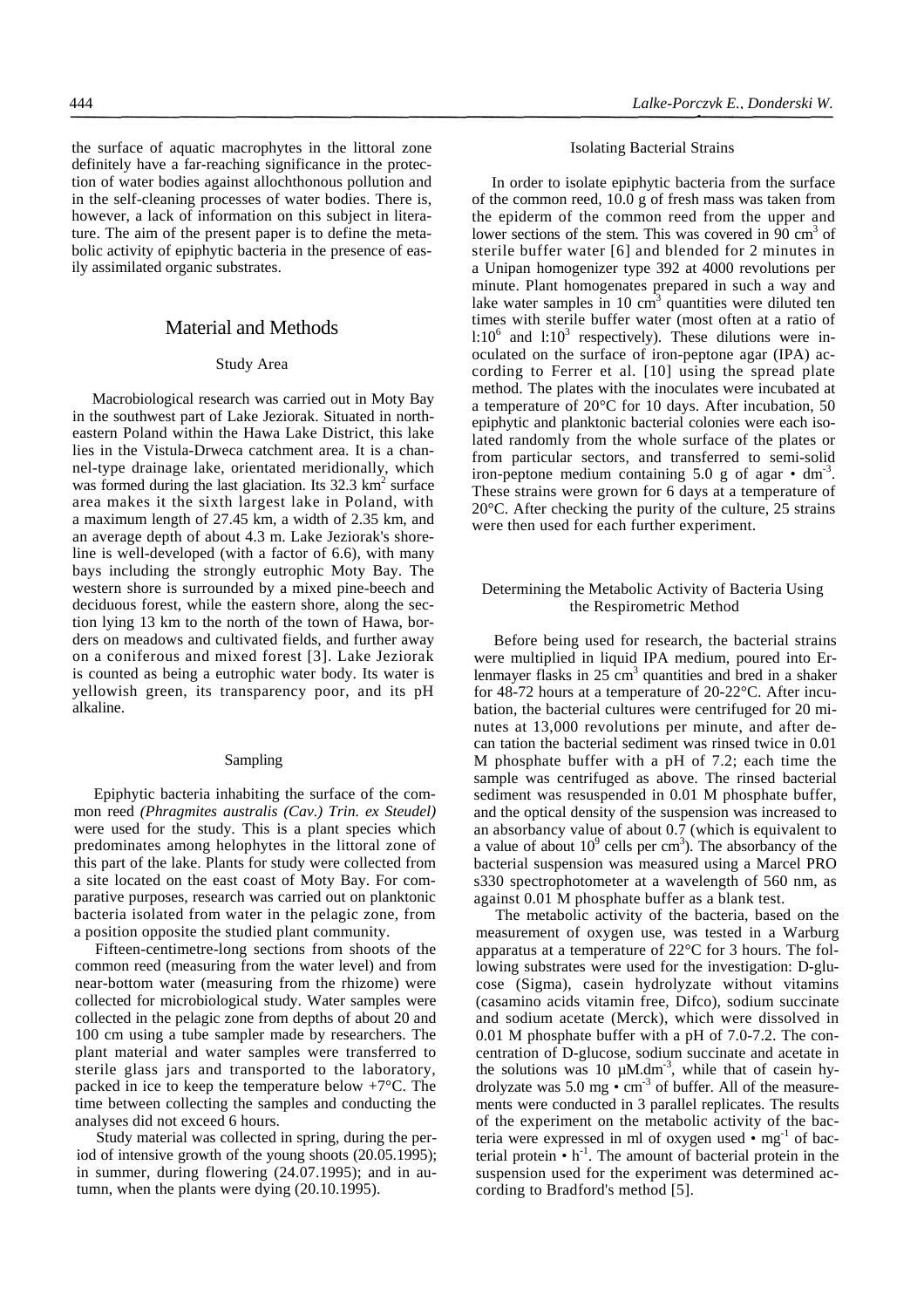#### Determining the Rate of Sodium Acetate Uptake Using the Gas Chromatograph Method

As above, 25 strains of epiphytic bacteria growing on the surface of the common reed, and 25 planktonic strains were examined.  $2 \text{ cm}^3$  of aqueous solution of sodium acetate with a concentration of 0.04 M was added to 20  $\text{cm}^3$  of bacterial suspension prepared as above. This substrate, as followed from the previous experiment, was least well taken up by the bacteria from among the compounds used for the investigation. The strains were incubated in the presence of sodium acetate for 72 hours at a temperature of 20°C, with constant shaking of the samples. Readings of the concentration of sodium acetate in the samples were taken at the beginning of the experiment at time  $(t_0)$  and then after 5, 10, 24, 48, and 72 hours using a gas chromatograph (Varian 3400 GC). For this purpose,  $0.5 \text{ cm}^3$  sub-samples of the culture were taken and transferred to Eppendorf tubes, centrifuged for 10 minutes at 13,000 revolutions per minute, and then 100 µl of post-culture liquid from above the bacterial sediment was taken from them and this volume was mixed thoroughly with 100 µl of 1% phosphoric acid, the samples being kept cool all the time in a water-bath with ice. Then 0.5 µl of samples prepared in this way were transferred to a gas chromatograph column, as against a solution of standard sodium acetate, and readings were taken using an integrator (Varian 2470). The results obtained were expressed as nM of used sodium acetate  $\cdot$  g<sup>-1</sup> of bacterial protein  $\cdot$  h<sup>-1</sup>. All the determinations were conducted in three parallel replicates.

#### Determining the Metabolic Activity of Heterogenic Bacterial Mixture

From among the most frequently occurring strains of epiphytic bacteria of the common reed and planktonic bacteria, 4 strains each were taken in each of the seasons being investigated. These were bacteria belonging to the following groups or genus: *Flavobacterium-Cytophaga, Enterobacter, Achromobacter* and *Pseudomonas.* The systematic site of the strains was defined on the basis of "Biotest" tests: ID-Standard and ID-GNI (Pharma). Each of the strains was multiplied in 300 ml of liquid IPA medium at a temperature of 20°C for 48-72 hours, after which it was centrifuged 3 times as above. The rinsed bacterial sediments were resuspended in 0.01 M phosphate buffer, their optical density was increased to an absorbancy value of 0.7 and they were mixed with each other in equal proportions as regards volume. The mixture of bacteria prepared in such a way was used for research on metabolic activity.

Plant extracts taken from the stems of the common reed and the leaves of floating pond-weed were used as substrates for research in this experiment. Fresh fragments of plants in 100 g quantities were blended with 900 ml of 0.01 M phosphate buffer, pH 7.2, in a homogenizer (Unipan type 392) at 4000 revolutions per minute. Next this was filtered successively through 200 µm and 60 µm diameter nylon mesh, a glass fibre filter GF/D (What-



Fig. 1. Use of oxygen by epiphytic and planktonic bacteria in the presence of various substrates.

Explanations: C.H. - casein hydrolyzate; G - glucose; S.S. - sodium succinate; S.A. - sodium acetate; R-t - upper sections of the common reed; R-b - lower sections of the common reed; P-s - surface layer of water in the pelagic zone; P-l m - water from a depth of 1 m in the pelagic zone.

man) and a membrane filter (Sartorius) with a pore diameter of 0.2  $\mu$ m. Plant extracts prepared in such a way were frozen until the moment of testing.

Measurements of oxygen use by the bacterial mixtures were conducted in a sterile fermentation chamber "Biostat" (Braun) with a total capacity of  $1500 \text{ cm}^3$ , to which 1200 cm<sup>3</sup> of 0.01 M phosphate buffer with a pH of 7.2, 100 cm<sup>3</sup> of the appropriate substrate, and 30 ml of bacterial suspension were added each time. The experiments were conducted for 48-72 hours at a temperature of 22°C, with constant mixing of the contents of the chamber (500 revolutions/min). As the concentration of oxygen in the solution fell, its content was replenished to 100% saturation of the solution (with the rate of oxygen flow at 1.33  $dm<sup>3</sup>$  • min<sup>-1</sup>). The oxygen content in the solution was recorded constantly using an electrode for measuring dissolved oxygen ( $DO<sub>2</sub>$  - Ingold). The electrode was calibrated before use each time by marking the "0%" point at 100% saturation of the phosphate buffer with nitrogen, and the 100% point at 100% saturation of the phosphate buffer with oxygen.

The results obtained are presented as mg of oxygen used •  $g^{-1}$  of bacterial protein •  $h^{-1}$ .

#### Results

The results of the investigation on the respiratory activity of epiphytic bacteria isolated from the surface of the common reed in the presence of various substrates are presented in Table 1 and Figure 1. It follows from them that the greatest metabolic activity of the bacteria was displayed in the presence of casein hydrolyzate, and the lowest in the presence of sodium acetate. Oxygen use in the presence of casein hydrolyzate was on average about 2-6 times higher than in the presence of glucose and sodium succinate, and about 5-13 times higher than in the presence of sodium acetate. 100% of the strains used for the experiments utilised casein hydrolyzate, 98%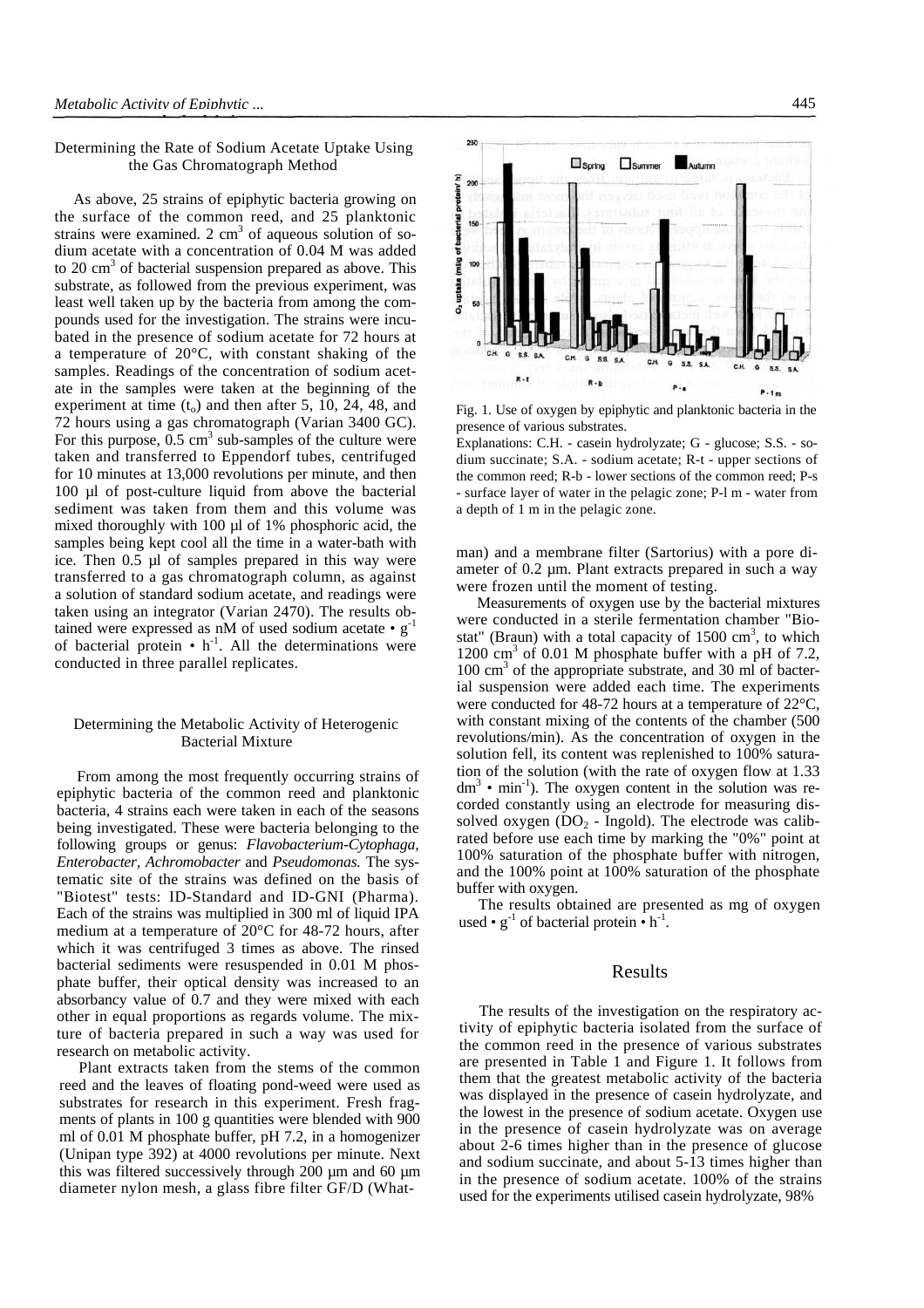utilised glucose and sodium succinate, and 94% utilised sodium acetate.

Bacteria isolated in autumn from the upper sections of the common reed used oxygen the most intensively in the presence of all four substrates. Bacteria isolated in spring from the upper sections of the common reed were the least active in utilising casein hydrolyzate and sodium succinate as the exogenous respiratory substrate. Glucose was the least metabolised in summer by strains isolated from the lower sections of plants, while sodium acetate was the least well metabolised also in summer by bacteria isolated from the upper sections. A comparison of the respiratory activity of epiphytic bacteria of the common reed shows that strains inhabiting the lower sections of plants were more active in spring, while in summer and autumn it was those inhabiting the upper sections.

The results of the research on the respiratory activity of planktonic bacteria in the pelagic zone of Moty Bay are presented in Table 2 and Figure 1. It follows from them that casein hydrolyzate was the best utilised substrate. Planktonic bacteria, similarly to epiphytic bacteria, displayed the highest metabolic activity in the presence of casein hydrolyzate, lower activity in the presence of glucose and sodium succinate, and the lowest activity in the

presence of sodium acetate. Glucose and sodium succinate were utilised about 2-26 times less, and sodium acetate 4-38 times less than casein hydrolyzate. Casein hydrolyzate was also most actively metabolised by bacteria isolated in spring from a depth of 1 m, glucose in summer by bacteria isolated from the surface layer of water, and sodium succinate and acetate also in summer by bacteria isolated from a depth of 1 metre. In general, the least respiratory activity in the presence of all the exogenous substrates, with the exception of sodium caseinate, was noted in spring. Sodium succinate and acetate were more actively utilised by bacteria isolated from a depth of 1 metre in the pelagic zone, while glucose and casein hydrolyzate were more utilised in most cases by bacteria isolated from surface waters from a depth of 20 cm.

The results of research on the rate of sodium acetate uptake, denoted using gas chromatography, are presented in Table 3 and Figure 2. It follows from them that, during the 72 hours while the measurements were taken, epiphytic bacteria isolated from the surface of the common reed utilised sodium acetate on average in quantities from 1.193 to 9.292 nM calculated per gram of bacterial protein in an hour. Strains isolated in the summer and autumn from the upper sections of the common reed

| Time of<br>sampling | Source of epiphytic<br>bacteria | Respiratory substrate<br>$N/N_s$ |                                                                               | Amount of oxygen taken up<br>(ml $O_2 \cdot g^{-1}$ of bacterial<br>protein $\cdot$ h <sup>-1</sup> ) |  |
|---------------------|---------------------------------|----------------------------------|-------------------------------------------------------------------------------|-------------------------------------------------------------------------------------------------------|--|
|                     |                                 |                                  |                                                                               | range of values *                                                                                     |  |
|                     |                                 | Casein hydrolyzate               | 25/25                                                                         | $19.089 - 196.170$                                                                                    |  |
|                     | $R-t$                           | Glucose                          | 25/25                                                                         | $2.808 - 56.336$                                                                                      |  |
|                     |                                 | Sodium succinate                 | 25/25                                                                         | $2.859 - 43.822$                                                                                      |  |
| Spring              |                                 | Sodium acetate                   | 25/24                                                                         | $0.000 - 58.933$                                                                                      |  |
|                     |                                 | Casein hydrolyzate               | 25/25                                                                         | $67.319 - 359.066$                                                                                    |  |
|                     | $R-b$                           | Glucose                          | 25/25                                                                         | $9.094 - 78.830$                                                                                      |  |
|                     |                                 | Sodium succinate                 | 25/25                                                                         | $18.772 - 57.083$                                                                                     |  |
|                     |                                 | Sodium acetate                   | 25/24                                                                         | $0.000 - 72.822$                                                                                      |  |
|                     |                                 | Casein hydrolyzate               | 25/25                                                                         | $17.447 - 256.112$                                                                                    |  |
|                     | $R-t$                           | Glucose                          | 25/25                                                                         | $10.834 - 43.005$                                                                                     |  |
|                     |                                 | Sodium succinate                 | 25/24                                                                         | $0.000 - 47.328$                                                                                      |  |
| Summer              |                                 | Sodium acetate                   | 25/22                                                                         | $0.000 - 35.053$                                                                                      |  |
|                     |                                 | Casein hydrolyzate               | 25/25                                                                         | $15.045 - 377.541$                                                                                    |  |
|                     | $R-b$                           | Glucose                          | 25/23                                                                         | $0.000 - 40.892$                                                                                      |  |
|                     |                                 | Sodium succinate                 | 25/24                                                                         | $0.000 - 37.020$                                                                                      |  |
|                     |                                 | Sodium acetate                   | 25/23<br>25/25<br>25/24<br>25/24<br>25/24<br>25/25<br>25/25<br>25/25<br>25/24 | $0.000 - 43.234$                                                                                      |  |
|                     |                                 | Casein hydrolyzate               |                                                                               | $41.323 - 631.847$                                                                                    |  |
|                     | $R-t$                           | Glucose                          |                                                                               | $0.000 - 482.938$                                                                                     |  |
|                     |                                 | Sodium succinate                 |                                                                               | $0.000 - 264.942$                                                                                     |  |
| Autumn              |                                 | Sodium acetate                   |                                                                               | $0.000 - 97.372$                                                                                      |  |
|                     |                                 | Casein hydrolyzate               |                                                                               | $19.577 - 249.673$                                                                                    |  |
|                     | $R-b$                           | Glucose                          |                                                                               | $2.900 - 53.375$                                                                                      |  |
|                     |                                 | Sodium succinate                 |                                                                               | $7.406 - 71.958$                                                                                      |  |
|                     |                                 | Sodium acetate                   |                                                                               | $0.000 - 26.422$                                                                                      |  |

Table 1. Respiratory activity of epiphytic bacteria in the presence of various substrates.

Explanations: R-t - upper sections of the common reed, R-b - lower sections of the common reed, N - number of strains tested,  $N_s$  - number of strains using a given substrate,  $*$  - values of endogenic respiration subtracted.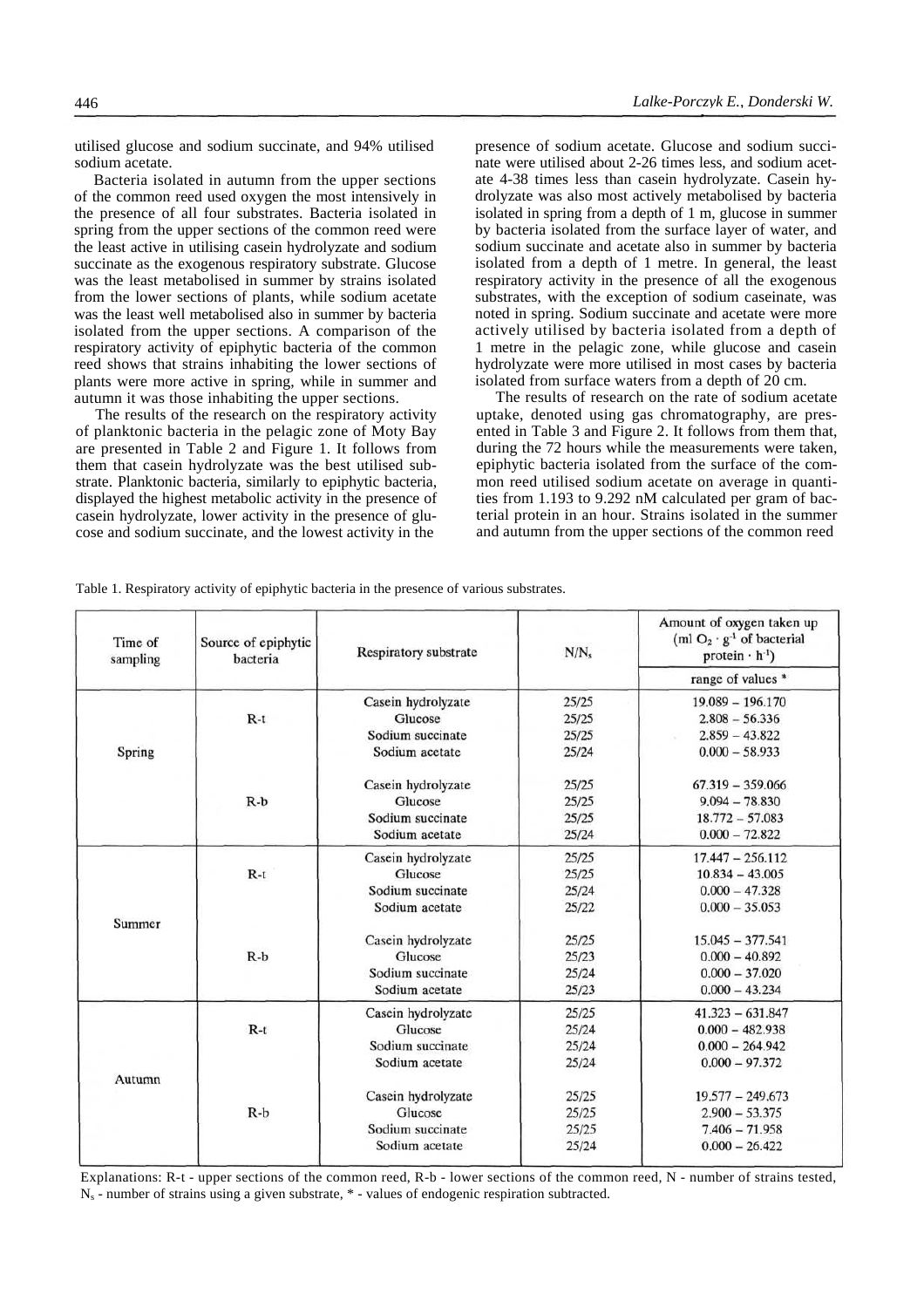utilised this substrate faster than bacteria coming from the lower fragments of the plant. In spring, the opposite phenomenon was observed.

Planktonic bacteria occurring in waters of the pelagic zone on average utilised from 0.392 to 2.007 nM of sodium acetate per gram of bacterial protein in an hour, and the highest utilisation of the substrate was noted in summer. Bacteria occurring in the surface layer of water to a depth of 20 cm utilised sodium acetate more actively in summer and autumn, while at a depth of 1 metre it was in spring.

It was discovered that metabolic activity was distinctly higher in cultures of epiphytic bacteria than in those of planktonic bacteria (Figures 3 a-c) based on research on the metabolic activity of four types of culture composed of dominating genus of bacteria isolated from the surface of the common reed and planktonic bacteria isolated from surface water in the pelagic zone in the presence of organic material composed of an extract of the common reed and floating pond-weed. In all the variants of the experiment, the highest metabolic activity was displayed by bacteria isolated in the autumn, and the lowest by those isolated in the spring. The most intensive processes



Fig. 2. Use of oxygen by epiphytic and planktonic bacteria in the presence of sodium acetate.

Explanations: R-t - upper sections of the common reed; R-b - lower sections of the common reed; P-s - surface layer of water in the pelagic zone; P-1 m - water from a depth of 1 m in the pelagic zone.

| Time of<br>sampling | Source of epiphytic<br>bacteria | Respiratory substrate | $N/N_s$ | Amount of oxygen taken up<br>(ml $O_2 \cdot g^{-1}$ of bacterial<br>protein $\cdot$ h <sup>-1</sup> ) |
|---------------------|---------------------------------|-----------------------|---------|-------------------------------------------------------------------------------------------------------|
|                     |                                 |                       |         | range of values *                                                                                     |
|                     |                                 | Casein hydrolyzate    | 25/25   | $34.364 - 179.984$                                                                                    |
|                     | $P-S$                           | Glucose               | 25/24   | $0.000 - 18.817$                                                                                      |
|                     |                                 | Sodium succinate      | 25/23   | $0.000 - 23.569$                                                                                      |
| <b>Spring</b>       |                                 | Sodium acetate        | 25/22   | $0.000 - 6.616$                                                                                       |
|                     |                                 | Casein hydrolyzate    | 25/25   | $96.756 - 453.141$                                                                                    |
|                     | $P-1m$                          | Glucose               | 25/24   | $0.000 - 18.750$                                                                                      |
|                     |                                 | Sodium succinate      | 25/23   | $0.000 - 136.825$                                                                                     |
|                     |                                 | Sodium acetate        | 25/24   | $0.000 - 25.309$                                                                                      |
|                     |                                 | Casein hydrolyzate    | 25/25   | $16.634 - 179.345$                                                                                    |
|                     | $P-S$                           | Glucose               | 25/23   | $0.000 - 71.741$                                                                                      |
|                     |                                 | Sodium succinate      | 25/23   | $0.000 - 81.022$                                                                                      |
|                     |                                 | Sodium acetate        | 25/23   | $0.000 - 36.089$                                                                                      |
| Summer              |                                 | Casein hydrolyzate    | 25/25   | $62.500 - 150.912$                                                                                    |
|                     | $P-1m$                          | Glucose               | 25/23   | $0.000 - 93.158$                                                                                      |
|                     |                                 | Sodium succinate      | 25/24   | $0.000 - 93.158$                                                                                      |
|                     |                                 | Sodium acetate        | 25/23   | $0.000 - 88.525$                                                                                      |
|                     |                                 | Casein hydrolyzate    | 25/25   | $51.909 - 260.919$                                                                                    |
|                     | $P-S$                           | Glucose               | 25/25   | $2.989 - 27.081$                                                                                      |
|                     |                                 | Sodium succinate      | 25/25   | $3.159 - 32.812$                                                                                      |
|                     |                                 | Sodium acetate        | 25/25   | $1.584 - 23.488$                                                                                      |
| Autumn              |                                 | Casein hydrolyzate    | 25/25   | $22.684 - 364.344$                                                                                    |
|                     | $P-1m$                          | Glucose               | 25/24   | $0.000 - 28.197$                                                                                      |
|                     |                                 | Sodium succinate      | 25/24   | $0.000 - 72.181$                                                                                      |
|                     |                                 | Sodium acetate        | 25/24   | $0.000 - 24.898$                                                                                      |

Table 2. Respiratory activity of planktonic bacteria from the pelagic zone of Moty Bay in the presence of various substrates.

Explanations: P-s - surface layer of water in the pelagic zone; P-1m - water from a depth of 1 m in the pelagic zone; N - number of strains tested; Ns - number of strains using a given substrate; \* - values of endogenic respiration subtracted.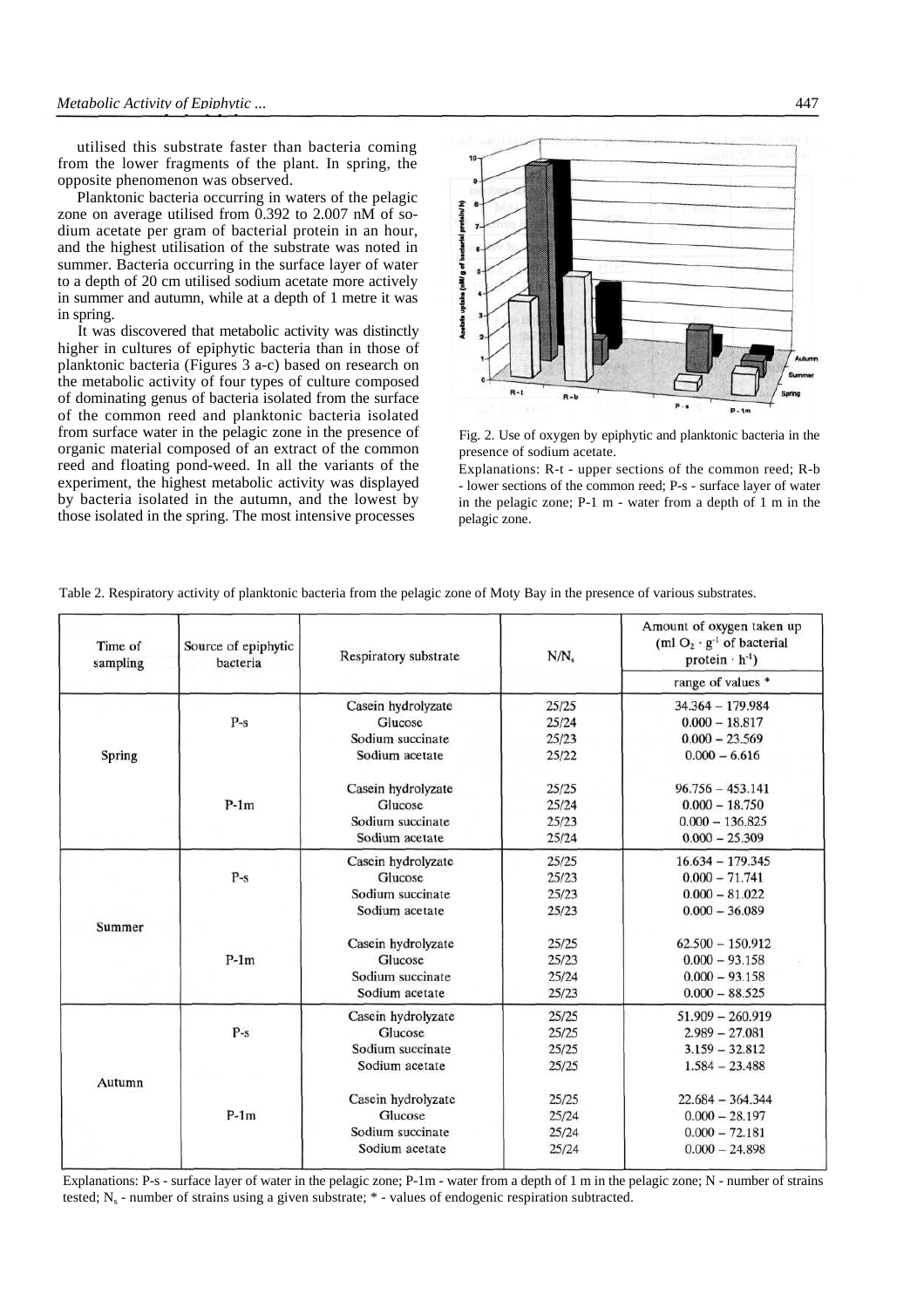| Time of<br>sampling | Source of<br>bacteria | N/N   | Use of sodium<br>acetate $(nM \cdot g^{-1})$ of<br>bacterial protein $\cdot$ h <sup>-1</sup><br>range of values |  |
|---------------------|-----------------------|-------|-----------------------------------------------------------------------------------------------------------------|--|
|                     |                       |       |                                                                                                                 |  |
| Spring              | $R-t$                 | 25/25 | $0.940 - 5.060$                                                                                                 |  |
|                     | $R-b$                 | 25/25 | $1.025 - 12.455$                                                                                                |  |
| Summer              | $R-t$                 | 25/25 | $4.260 - 14.975$                                                                                                |  |
|                     | $R-b$                 | 25/25 | $0.598 - 1.786$                                                                                                 |  |
| Autumn              | $R-t$                 | 25/25 | $5.475 - 12.905$                                                                                                |  |
|                     | $R-b$                 | 25/25 | $0.410 - 6.396$                                                                                                 |  |
| Spring              | $P-S$                 | 25/23 | $0.000 - 1.744$                                                                                                 |  |
|                     | $P-1m$                | 25/25 | $0.043 - 2.572$                                                                                                 |  |
| Summer              | $P-S$                 | 25/25 | $0.158 - 7.197$                                                                                                 |  |
|                     | $P-1m$                | 25/24 | $0.000 - 1.594$                                                                                                 |  |
| Autumn              | $P-S$                 | 25/25 | $0.342 - 1.402$                                                                                                 |  |
|                     | $P-1m$                | 25/24 | $0.000 - 0.624$                                                                                                 |  |

Table 3. Use of sodium acetate by epiphytic and planktonic bacteria over 72 hours.

Explanations: R-t - upper sections of the common reed; R-b - lower sections of the common reed; P-s - surface layer of water in the pelagic zone; P-lm - water from a depth of 1 m in the pelagic zone.

of decomposition of organic plant material were found each time in the presence of bacteria coming from the common reed and from the extract obtained from that plant. In the presence of the extract from the common reed, these bacteria took up oxygen most intensively during the first 5 hours of the experiment in spring. During the next nineteen hours of the experiment, their activity decreased somewhat, and after 24 hours a dramatic drop in respiratory activity was noted. A mixture of bacteria made up of cultures isolated in the summer displayed the most intensive oxygen uptake also during the first 5 hours of culture, but then a slow, steady fall in the rate of decomposition of organic material was observed until 48 hours of the experiment, after which a dramatic drop in activity occurred. In autumn, the situation was similar, except that the metabolic activity of the strains was greater.

On average, these mixtures of bacterial strains displayed from 1.3-2 times less metabolic activity in the presence of the extract from the pond-weed. In spring, the rate of respiratory processes increased during the first 24 hours, then fell quickly and remained at a low but steady level until the end of the experiment. In summer and autumn, in the presence of the extract from the floating pond-weed, the metabolic activity of the mixtures being tested also increased during the first 24 hours of the experiment, but then steadily decreased until the end of the experiment.

The metabolic activity of planktonic bacteria in the presence of both plant extracts was similar, except that, in comparison to the metabolic activity of bacterial mix-



Fig. 3. Use of oxygen by epiphytic and planktonic bacteria in the presence of plant extracts.

Explanations: A - extract of the common reed, B - extract of floating pond-weed.

tures composed of epiphytic bacteria from the common reed, it was 3-13 times less. The mixtures of planktonic bacteria inhabiting the depths of water in the pelagic zone in summer and autumn displayed oxygen use in the presence of the tested plant extracts during the first 5 hours of the experiment, after which a further small increase in activity was noted, lasting until the 48th hour of the experiment, after which a distinct drop in activity of the bacterial mixture took place. However, the culture composed of strains isolated in spring displayed a distinctly lesser rise in respiratory activity during the first 5 hours of the experiment. This rise lasted until the 24th hour, after which it began to decrease.

# Discussion

The rate of uptake of organic, easily assimilated substances is a good gauge of the activity of bacteria [23]. In water bodies it depends on the quantity and quality of nutritive substances or trophy, the time of year (temperature), and also the place or zone in which the micro-organisms live. Isotopic methods used in research on meta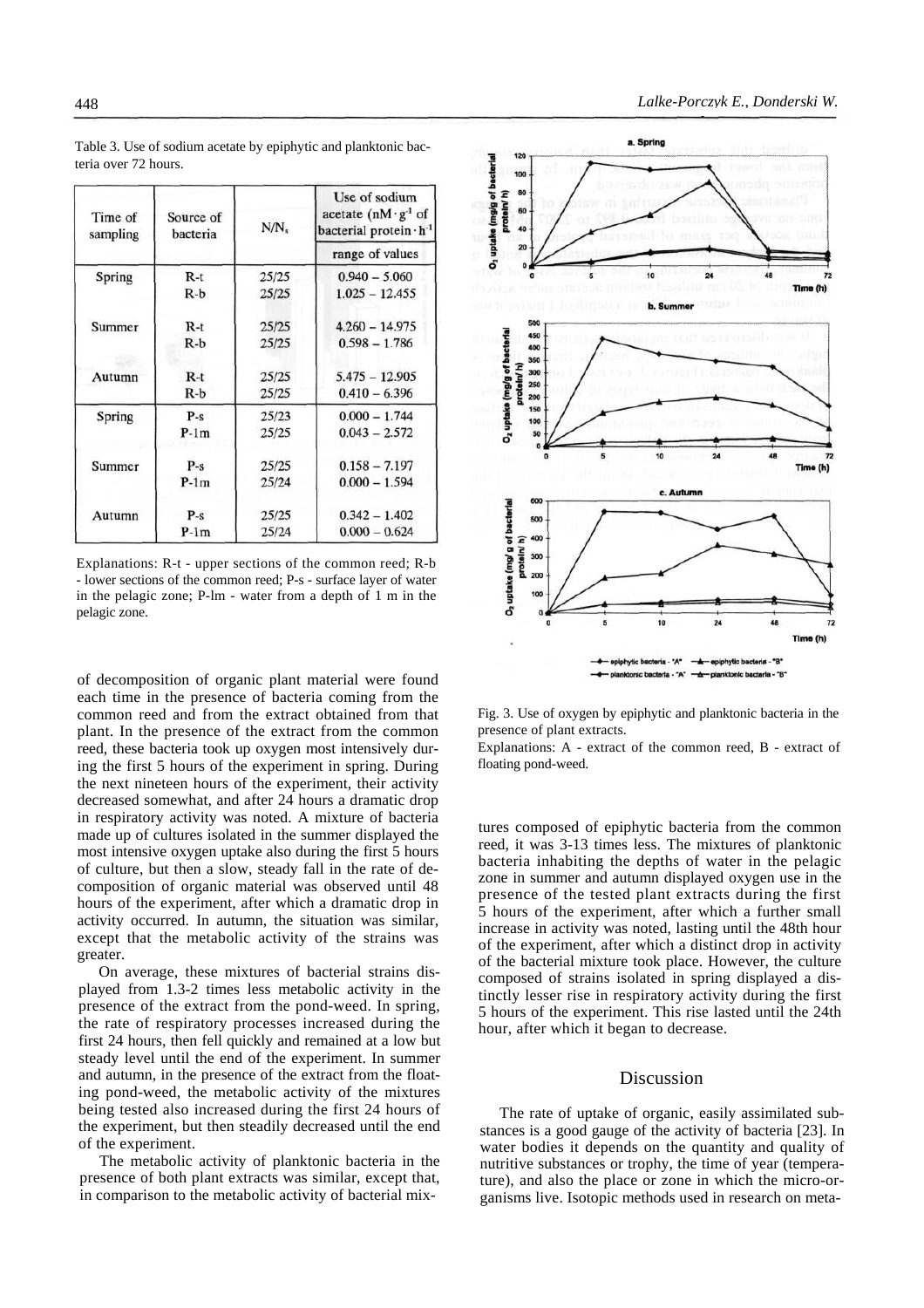bolic activity involve measuring the rate at which compounds containing certain marked elements are built into bacterial cells. The most commonly used substrates are those containing marked carbon  $\left[ {}^{14}C \right]$ . Another of the methods is based on measuring the level of ATP in cells. The metabolic activity of heterotrophic bacteria can also be evaluated on the basis of the rate of oxygen uptake by bacterial mixtures and pure cultures in the presence of a certain substrate. Measurements of oxygen uptake are most often taken in a Warburg apparatus (respirometric method), and the marking of dissolved oxygen is conducted using the Winkler method.

In order to evaluate the metabolic activity of pure cultures of epiphytic and planktonic bacteria in this paper, the oxygen method was applied using a Warburg respirometer. Epiphytic bacteria from the common reed and planktonic bacteria metabolised casein hydrolyzate the most actively, and sodium acetate the most weakly. In spring, bacteria growing on the lower sections of the common reed were more active, while in summer and autumn it was those growing on the upper fragments of the plants. Planktonic bacteria displayed a greater metabolic activity in spring than in the other seasons. In general, epiphytic bacteria were more metabolically active in the presence of all the tested substrates than planktonic bacteria. High metabolic activity of bacteria in the presence of casein hydrolyzate was also found by Strzelczyk and Donderski [24], Strzelczyk et al. [25, 27], Ossowska-Cypryk [20] and Donderski and Strzelczyk [8]. Glucose was less actively used than casein hydrolyzate. This weak use of glucose by bacteria in water bodies was earlier observed by Strzelczyk and Mielczark [26], Donderski and Trzilowa [9], Meyer-Reil [15] and Donderski and Strzelczyk [8].

Changes in the concentration of the most weakly used respiratory substrate - sodium acetate - were also investigated in this paper using a gas chromatograph. Extending the length of the experiment to 72 hours made it possible to discover that almost all the strains (including some of those that did not use sodium acetate within 3 hours) can use this compound as a respiratory substrate. This research confirmed the fact that epiphytic bacteria were decidedly more metabolically active than planktonic bacteria. The low activity of bacteria in the presence of sodium acetate as respiratory substrate is probably a result of the fact that this compound considerably lowers the pH of the environment [13].

The environment from which the bacterial strains were isolated undoubtedly affects the metabolic activity of the microflora. Strzelczyk and Mielczarek [26] found that epiphytic bacteria were characterised by having the highest activity, planktonic bacteria displayed a weaker one, and strains isolated from bottom sediments had the weakest. Donderski and Strzelczyk [8] also found a higher metabolic activity of planktonic strains in comparison with benthonic strains. According to Donderski [7] this is linked with the content of easily absorbed substances in surface waters and their greater variety. In bottom sediments, on the other hand, there are mostly large particled substances, which are difficult to break down, and the generally lower pH than in the water depths and the frequent lack of oxygen are factors that impede the metabolic activity of bacteria.

In this paper, the metabolic activity of heterogenic mixtures of epiphytic bacteria from the common reed and planktonic bacteria were also studied. Bacteria isolated from the common reed in the presence of an extract obtained from this plant displayed the most intensive oxygen use. A slightly lower activity was observed in the presence of an extract from floating pond-weed. This fact indicates the adaptation of epiphytic bacteria to the substrates on which they have developed. A particular intensification of the respiratory processes was observed in strains isolated in autumn, which is probably connected with the necrosis and decay of macrophytes in the water at that time and the better adaptation of the bacteria to the substrate. The least oxygen in the presence of both substrates was used by planktonic bacteria. This may testify to the fact that plant extracts were not the most appropriate alimentary and energy substrate for them. The use of a mixed population of bacteria and of natural plant substrates brings us closer to the processes taking place in natural environments. It follows from research by Mudryk [17] on the metabolic activity of mixtures of bacteria that oxygen uptake by combined cultures is usually less than the total oxygen taken up by the individual pure cultures that make up those mixtures. This may be a result of competition between the individual strains for the substrate, or the inhibitory effect of bacteriocides secreted by some strains on the metabolic activity of other strains in the mixture.

#### References

- 1. BAKER J. H. Epiphytic bacteria. In: Methods in Aquatic Bacteriology. (Austin B. ed.) J. Wiley and Sons, New York, **171, 1988.**
- 2. BALDOCK B. M, Baker J. H., SLEIGH M. A. Abundance and productivity of protozoa in chalk streams. Holarctic Ecol. **6,** 238, **1983.**
- 3. BOHR R. Szkic florystyczno fitosocjologiczny poludniowej cz^sci jeziora Jeziorak. Zesz. Nauk. UMK Torufi, Prace limnologiczne **1,** 3, **1965.**
- 4. BOHR R., LUSCINSKA M., OLEKSOWICZ A. S. Phytosociological associations of algal periphyton. In: Periphyton of Freshwater Ecosystems. (Wetzel R. G. ed.) Dr W. Junk Publishers, The Hauge, 23 - 30, **1983.**
- 5. BRADFORD M. M. A rapid and sensitive method for the quantitation of microgram quantities of protein utilizing the principle of protein-dye-binding. Analit. Biochem. **72,** 248, **1976.**
- 6. DAUBNER I. Mikrobiologia vody. Slov. Akad. Vied. Bratis lava, **1967.**
- 7. DONDERSKI W. Tlenowe bakterie heterotroficzne jezior o roznej trofii. Rozprawa habilitacyjna, Toruri, 1983.
- 8. DONDERSKI W, STRZELCZYK E. The ecology and physiology of aerobic heterotrophic bacteria in lakes of dif ferent trophy. In: Some Ecological Processes of the Biologi cal Systems in North Poland. (Bohr R., Nienartowicz A., Wilkon - Michalska J., eds.) N. Copernicus University Press, Torun, **1992.**
- 9. DONDERSKI W., TRZILOWA B. Comparison of meta bolic activity in heterotrophic bacteria isolated directly from water and by the plate metod. Biologia, Bratislava, 9, 689, **1977.**